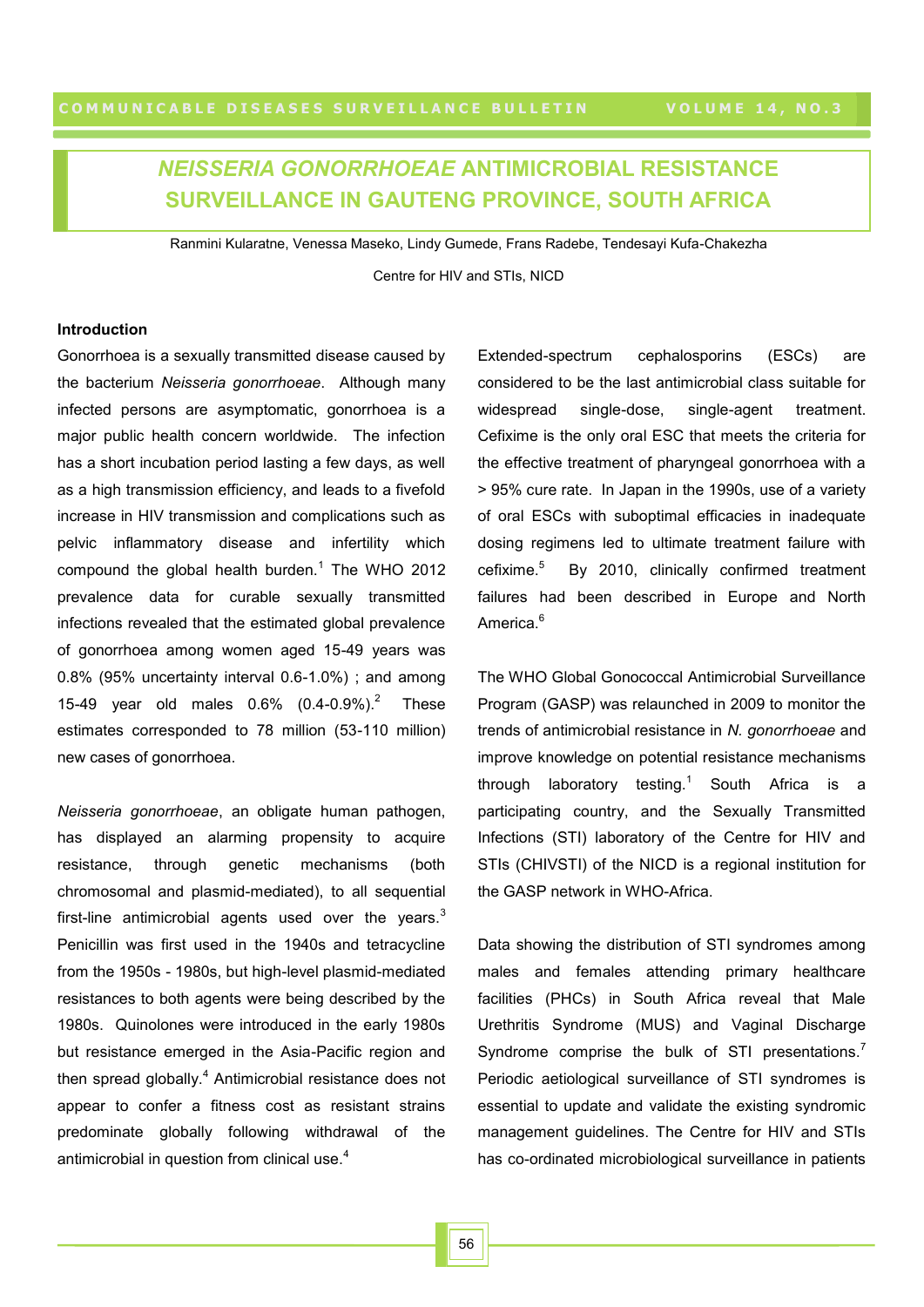presenting to sentinel PHCs since 2005. Results indicate that *N. gonorrhoea* is the predominant cause of MUS (70-80%) and is present in 10-15% of symptomatic VDS cases.<sup>8</sup> Antimicrobial susceptibility testing of *N. gonorrhoeae* isolates forms an integral part of this aetiological surveillance. Resistance surveys have been conducted annually in Gauteng since 2007, and periodically in other provinces.

Resistance patterns and trends to various antimicrobials in *N. gonorrhoeae* isolates from STI surveillance in Gauteng Province over an eight-year period spanning 2008 to 2015 are described here.

### **Methods**

*Neisseria gonorrhoeae* was cultured from swab specimens of genital discharge (endocervical and urethral) in consenting adult patients. From 2007-2014, national microbiological surveillance activities were undertaken by the provincial Department of Health. This required the systematic recruitment of consecutive consenting adult patients (both male and female) presenting with genital discharge to each sentinel PHC. In 2015, STI surveillance was incorporated into the NICD GERMS-SA surveillance platform. Surveillance activities involved sampling of approximately 150-200 males presenting with urethritis for the isolation of at least 100 viable gonococcal isolates per site.

Specimens were either directly inoculated onto specialised agar and the culture plates were placed in candle jars for transfer to the NICD STI laboratory, or swabs were placed in Amies™ transport media and transported on ice for culture in the reference laboratory. At the laboratory, gonococcal isolates were tested for susceptibility to antimicrobials by E-test™ (cefixime, ceftriaxone, ciprofloxacin) or agar dilution (penicillin, tetracycline, azithromycin) according to established standard operating protocols. Minimum inhibitory

concentrations (MICs) were interpreted according to criteria recommended by the Clinical Laboratory Standards Institute  $(CLSI)^9$ , or for azithromycin susceptibility, according to European Committee on Antimicrobial Susceptibility Testing (EUCAST) clinical breakpoints.<sup>10</sup> For purposes of quality assurance a panel of control strains of *N. gonorrhoeae* with known MICs to each antimicrobial was included in every batch of clinical isolates tested.

*Data analysis*: Analysis of susceptibility trends was performed using Stata™ version 14 for *Neisseria gonorrhoeae* isolates obtained from annual Gauteng surveillance at a single sentinel site between 2008 and 2015. The relative prevalence of susceptibility and resistance was determined for those antimicrobials to which resistance is well-established. Chi-square tests were used to determine whether the difference in highlevel resistance prevalence between calendar years reached statistical significance.

For antimicrobials currently recommended for use, MIC50 (minimum concentration needed to inhibit 50% of isolates); MIC90 (minimum concentration needed to inhibit 90% of isolates); and maximum MICs were determined by year. The K-sample test was used to test for equality of medians (MIC50) across calendar years, while linear regression and likelihood-ratio tests were used to test for MIC trends.

### **Results**

*Resistance profiles of N. gonorrhoeae to antimicrobials tested by calendar year: Neisseria gonorrhoeae* isolates for E-test MIC were available for every consecutive year from 2008-2015 (Table 1). Fewer isolates were tested using agar dilution, and data are available from 2011- 2015 (Table 1). Agar dilution MIC testing was not performed in the 2014 calendar year.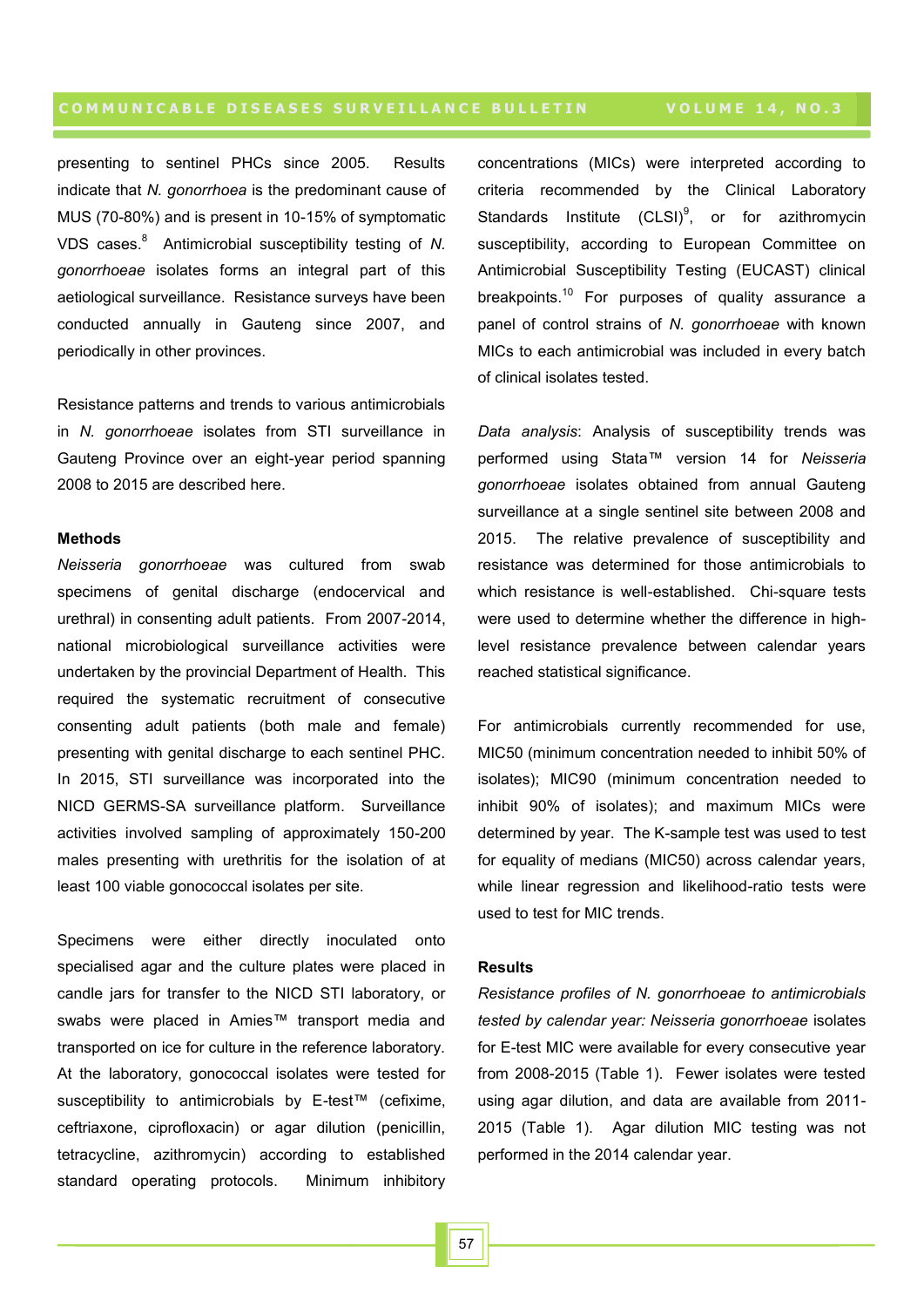Table 1: Numbers of *Neisseria gonorrhoeae* isolates used for antimicrobial susceptibility testing (AST) by calendar year for the period 2008 to 2015, Gauteng, South Africa.

|      | <b>Antimicrobials &amp; AST Method</b>                                         |                                                                                           |  |  |  |  |
|------|--------------------------------------------------------------------------------|-------------------------------------------------------------------------------------------|--|--|--|--|
| Year | Cefixime (CXM), Ceftriaxone (CTR),<br>Ciprofloxacin (CIP)<br><b>E-test MIC</b> | Azithromycin (AZT), Penicillin (PEN), Tetracy-<br>cline (TET)<br><b>Agar dilution MIC</b> |  |  |  |  |
| 2008 | 328 (CTR & CIP only)                                                           |                                                                                           |  |  |  |  |
| 2009 | 324                                                                            |                                                                                           |  |  |  |  |
| 2010 | 316                                                                            |                                                                                           |  |  |  |  |
| 2011 | 282                                                                            | 70                                                                                        |  |  |  |  |
| 2012 | 294                                                                            | 31                                                                                        |  |  |  |  |
| 2013 | 228                                                                            | 78                                                                                        |  |  |  |  |
| 2014 | 205                                                                            |                                                                                           |  |  |  |  |
| 2015 | 135 (CXM & CTR only)                                                           | 125 (TET; PEN; CIP; AZT)                                                                  |  |  |  |  |

MIC = minimum inhibitory concentration

During the periods under review, there was a general increase in the prevalence of *N. gonorrhoeae* resistance to penicillin, tetracycline and ciprofloxacin (Figure 1). Between 2011 and 2015, the prevalence of high-level resistance rose from 31% to 57% for penicillin (p=0.009) and from 73% to 91% for tetracycline (p=0.009). Between 2008 and 2015, the prevalence of high-level resistance to ciprofloxacin rose exponentially from 24% to 67% (p <0.001).

Figure 1: Antimicrobials to which resistance was established by calendar year, Gauteng, South Africa.



58

**Penicillin**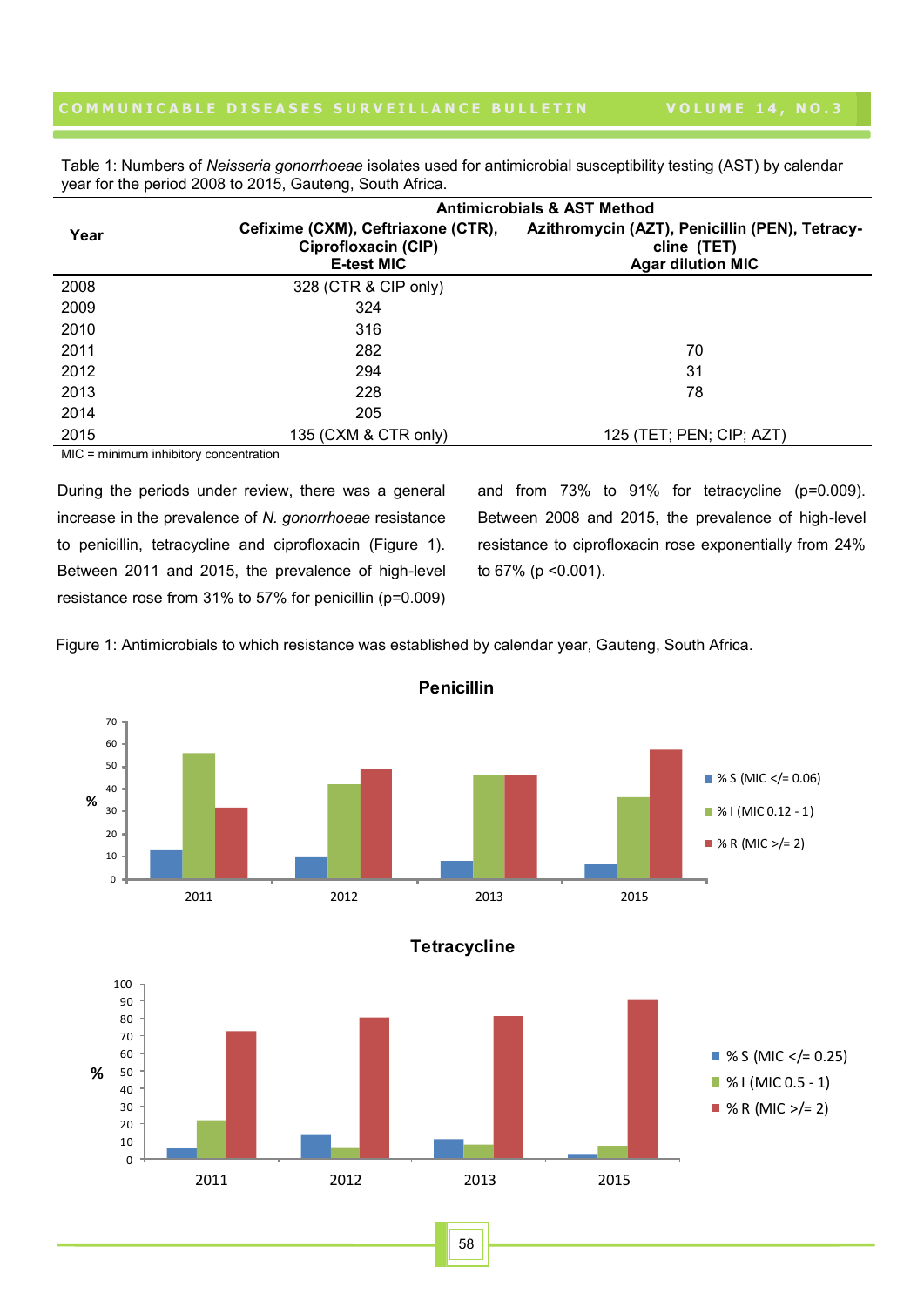

**Ciprofloxacin**

S = Susceptible; I = Intermediately-resistant; R = resistant; MIC = minimum inhibitory concentration

The Clinical Laboratory Standards Institute defines decreased susceptibility to extended-spectrum cephalosporins (DS ESC) as a MIC  $\geq$  0.5  $\mu$ g/ml<sup>7</sup>; whereas EUCAST uses a cut-off that is one doubledilution lower at  $\geq 0.25$  µg/ml.<sup>7</sup> More than 99% of isolates were especially sensitive to ESCs (Table 2). Decreased susceptibility to cefixime was not observed using CLSI interpretive criteria, whereas it was seen in one isolate from 2013 (0.4%) using EUCAST cut-offs. Two isolates from 2009 exhibited decreased

susceptibility to ceftriaxone using EUCAST criteria (0.6%) and one of these (0.3%) also showed reduced ceftriaxone susceptibility according to CLSI breakpoints (Table 3). Unfortunately, these two isolates were not available for further analysis.

Trend analysis revealed an MIC creep for cefixime, i.e. a significant increase in MIC50 and MIC90, notably in 2015 (Table 2).

| Year | No of<br>isolates | MIC <sub>50</sub> | MIC <sub>90</sub> | <b>Maximum</b><br><b>MIC</b> | % with<br><b>MIC</b><br>$= 0.125$ | % with<br><b>MIC</b><br>$= 0.25$ | % with<br><b>MIC</b><br>$>/- 0.5$ |
|------|-------------------|-------------------|-------------------|------------------------------|-----------------------------------|----------------------------------|-----------------------------------|
| 2009 | 324               | < 0.016           | 0.016             | 0.064                        | 0.00                              | 0                                | 0.0                               |
| 2010 | 316               | < 0.016           | < 0.016           | 0.016                        | 0.00                              | 0                                | 0.0                               |
| 2011 | 282               | < 0.016           | < 0.016           | 0.016                        | 0.00                              | 0                                | 0.0                               |
| 2012 | 294               | < 0.016           | < 0.016           | 0.016                        | 0.00                              | 0                                | 0.0                               |
| 2013 | 228               | < 0.016           | 0.016             | 0.25                         | 0.00                              | 0.4(1)                           | 0.0                               |
| 2014 | 205               | < 0.016           | 0.016             | 0.047                        | 0.00                              | 0                                | 0.0                               |
| 2015 | 125               | 0.016             | 0.032             | 0.064                        | 0.00                              | 0                                | 0.0                               |

Table 2: Minimum inhibitory concentration (MIC) trend analyses for cefixime, Gauteng, South Africa, 2008-2015.

p-value for equality of medians across years < 0.001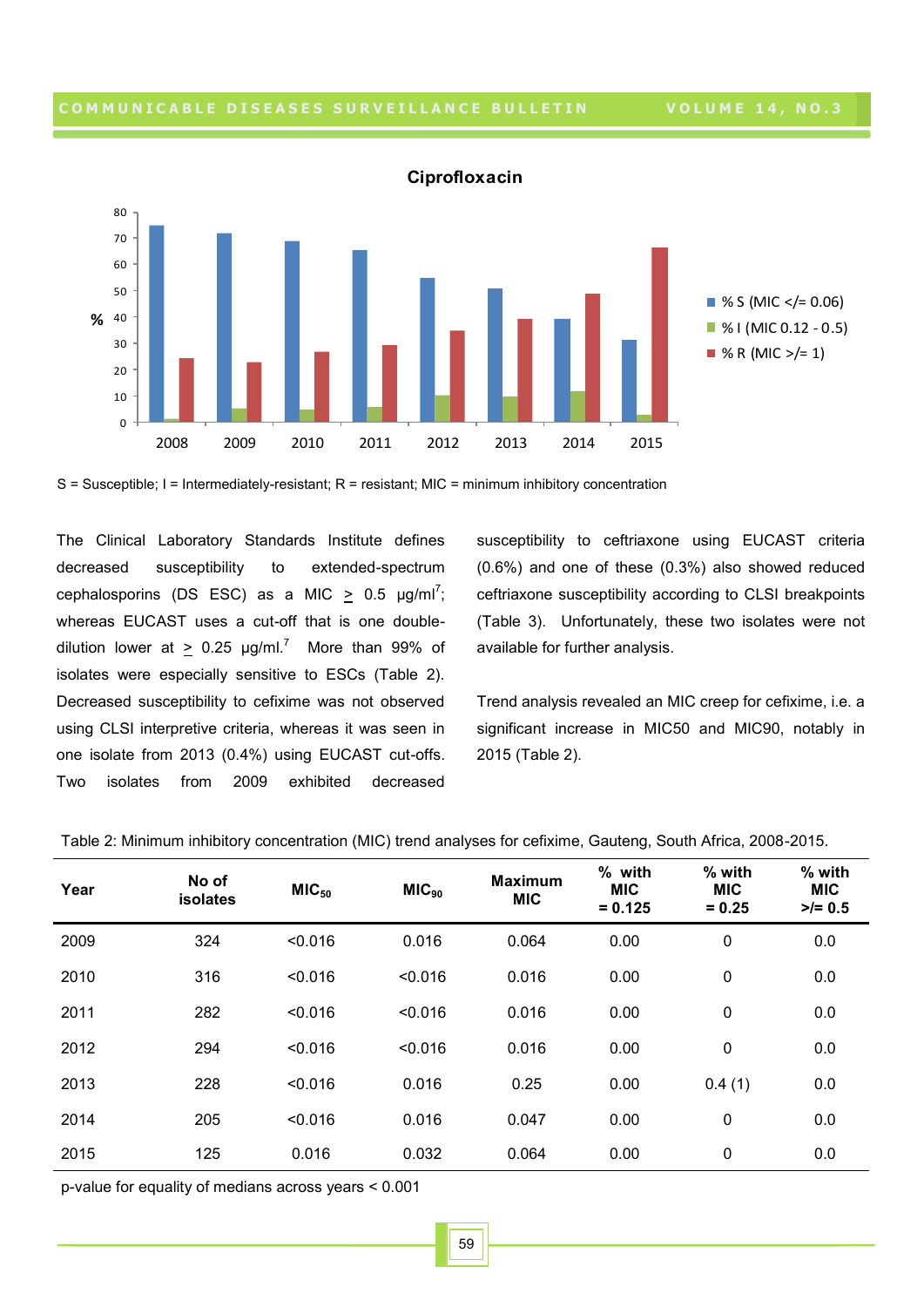| Year | No of<br><b>isolates</b> | MIC <sub>50</sub> | MIC <sub>90</sub> | <b>Maximum</b><br><b>MIC</b> | % with<br>$MIC = 0.125$ | % with MIC<br>$= 0.25$ | % with<br><b>MIC</b><br>$>/- 0.5$ |
|------|--------------------------|-------------------|-------------------|------------------------------|-------------------------|------------------------|-----------------------------------|
| 2008 | 328                      | 0.002             | 0.004             | 0.008                        | 0                       | 0                      | $\mathbf 0$                       |
| 2009 | 324                      | 0.003             | 0.006             | 0.38                         | 0                       | 0.3(1)                 | 0.3(1)                            |
| 2010 | 316                      | 0.002             | 0.006             | 0.032                        | 0                       | 0                      | $\mathbf 0$                       |
| 2011 | 282                      | 0.003             | 0.004             | 0.012                        | 0                       | 0                      | $\mathbf 0$                       |
| 2012 | 294                      | 0.003             | 0.004             | 0.016                        | 0                       | 0                      | $\mathbf 0$                       |
| 2013 | 197                      | 0.003             | 0.006             | 0.064                        | 0                       | 0                      | 0                                 |
| 2014 | 205                      | 0.004             | 0.008             | 0.016                        | 0                       | 0                      | $\mathbf 0$                       |
| 2015 | 135                      | 0.003             | 0.006             | 0.023                        | 0                       | 0                      | 0                                 |

Table 3: Minimum inhibitory concentration (MIC) trend analyses for ceftriaxone, Gauteng, South Africa, 2008-2015

The Clinical Laboratory Standards Institute has not established interpretive criteria for azithromycin. EUCAST defines resistance as MIC > 0.5 µg/ml, based on an epidemiological cut-off of 1 µg/ml for wild-type *N.*  gonorrhoeae isolates.<sup>10</sup> The US Gonococcal Isolate Surveillance Project (GISP) uses a breakpoint of > 2 µg/ ml to define elevated MICs to azithromycin and increased likelihood of treatment failure.<sup>6</sup>

Elevated azithromycin MICs were observed in 2013 and 2015: in 10/78 isolates (13%) and 5/125 isolates (4%), respectively, according to EUCAST criteria (Table 4). Further analysis, including repeat agar-dilution MIC testing, will be undertaken to determine reproducibility of these results and whether these isolates represent a single clone. Isolates with MIC  $> 2$  µg/ml, and defined as having reduced susceptibility based on the GISP surveillance case definition, were detected only in 2013 (2/78; (3%)).

| Year | No. of<br>isolates | MIC <sub>50</sub> | MIC <sub>90</sub> | <b>Maximum</b><br><b>MIC</b> | % with<br>$MIC < = 0.25$ | $%$ with<br>MIC > 0.5 | % with<br>$MIC > = 2$ |
|------|--------------------|-------------------|-------------------|------------------------------|--------------------------|-----------------------|-----------------------|
| 2011 | 70                 | 0.128             | 0.25              | 0.5                          | 93                       | 0.0                   | 0.0                   |
| 2012 | 31                 | 0.128             | 0.5               | 0.5                          | 87                       | 0.0                   | 0.0                   |
| 2013 | 78                 | 0.25              |                   | 4                            | 72                       | 13(10)                | 3(2)                  |
| 2015 | 125                | 0.25              | 0.5               |                              | 89                       | 4(5)                  | 0.0                   |

Table 4: Minimum inhibitory concentration (MIC) trend analyses for azithromycin, Gauteng, South Africa, 2011-2015

p-value for equality of medians across years < 0.001

#### **Discussion**

These data reveal that penicillin and tetracycline are unlikely to be included in any future genital discharge treatment algorithms in South Africa. In South African isolates, high-level penicillin resistance was found to be plasmid-mediated i.e. a novel beta-lactamase producing "Johannesburg" plasmid was identified and these penicillinase-producing isolates were discovered to be clonally related.<sup>11</sup> Similarly, two types of tetracycline resistant *N. gonorrhoeae* (TRNG) plasmids have been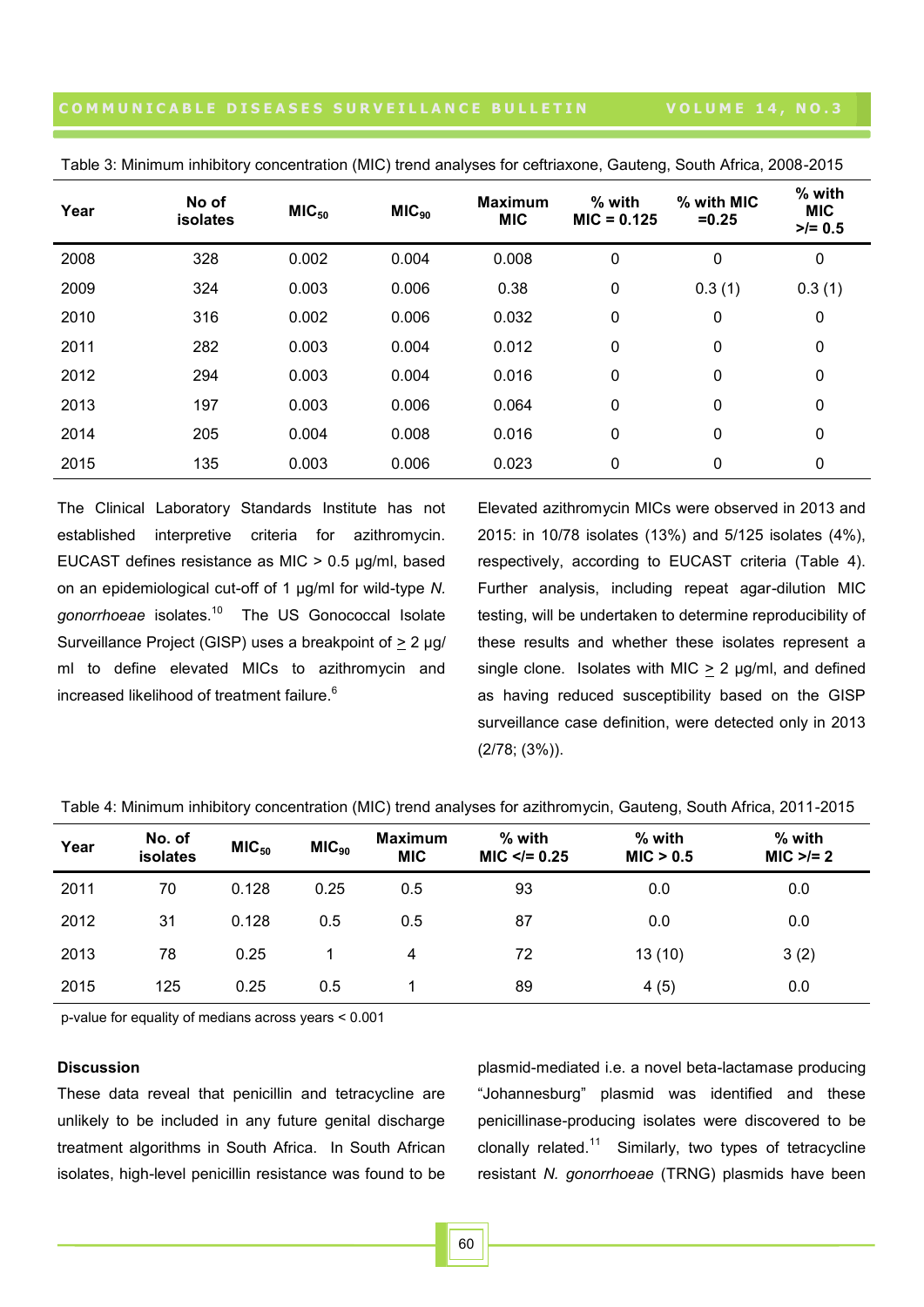detected and they confer high-level resistance to the drug. $12$ 

Escalating ciprofloxacin resistance was seen in Johannesburg and Cape Town when data from 2004 and 2007 were compared.<sup>13</sup> In Johannesburg, there was a 2.9-fold increase in resistance prevalence from 11% to 32%; and in Cape Town a 3.8-fold increase from 7% to 27%. The World Health Organization recommends a change of empirical treatment for gonorrhoea when the resistance threshold reaches 5%.<sup>14</sup> The South African syndromic management guidelines were therefore formally revised in 2008 to replace ciprofloxacin and incorporate cefixime as first-line therapy for gonorrhoea.<sup>15</sup>

The primary resistance determinant to extendedspectrum cephalosporins (ESCs) is a specific alteration in the *penA*gene encoding penicillin binding protein 2 (PBP2). This occurs through acquisition and recombination into its genome of foreign gene sequences from commensal *Neisseria* species residing in the oropharynx. This transformation gives rise to a mosaic *penA* gene encoding a mosaic PBP2 with reduced target affinity for ESCs: the MICs of cefixime are increased proportionately more than those of ceftriaxone.<sup>16</sup> In South Africa, in 2012, the first two cases of DS ESC associated with cefixime treatment failure were described in two patients presenting with persistent urethral discharge.<sup>17</sup> Genetic characterization of the two isolates using *N. gonorrhoeae* multi-antigen sequence typing (NG-MAST) and multi-locus sequence typing (MLST), revealed identical sequence types which represent a multi-drug resistant clone characterized by DS ESC and global spread. Both patients were in the men-who-have-sex-with-men (MSM) risk group. There are two factors that could lead to the spread of resistance in this key population: high risk sexual behaviour and participation in international sexual

networks, and the presence of pharyngeal gonorrhoea, which is typically asymptomatic. Gonococci residing in the pharynx are at a survival advantage due to differential concentrations of antimicrobials at this site, and the opportunity for DNA exchange with oropharyngeal commensal *Neisseria* species. An additional two cases of DS to cefixime were identified in MSM residing in Cape Town and East London, respectively (D. Lewis, unpublished data).

In 2009, the world's first confirmed extensively-drug resistant (XDR) *N. gonorrhoeae* infection was reported from Japan.<sup>18</sup> The gonococcal strain, isolated from the pharynx of a female sex worker (FSW), displayed highlevel resistance to both cefixime  $(MIC = 8)$  and ceftriaxone (MIC =  $2-4$  ). It was also resistant to several other classes of antimicrobials, including fluoroquinolones, macrolides and tetracycline. Following these reports and in accordance with WHO recommendations, there was a national change in recommended first-line therapy for gonorrhoea from oral cefixime to injectable ceftriaxone (250mg single-dose) in 2014 in South Africa. Additional dual therapy with oral azithromycin (1g stat) was recommended.<sup>19</sup> This was a pro-active and pre-emptive approach, endorsed by the WHO, to limit the emergence of XDR *N. gonorrhoeae*  worldwide, particularly in areas where there is a general lack of surveillance in key populations, such as MSM and FSW.<sup>20</sup>

Although clinical effectiveness of azithromycin for urethral and endocervical infections has been estimated to be  $>95\%$ ,<sup>21</sup> it is recommended only in dual therapy due to the ease of resistance development to macrolide monotherapy. Resistance has been described even with use of higher dose (2g) azithromycin monotherapy, $22$  and this dose is associated with increased gastro-intestinal side-effects.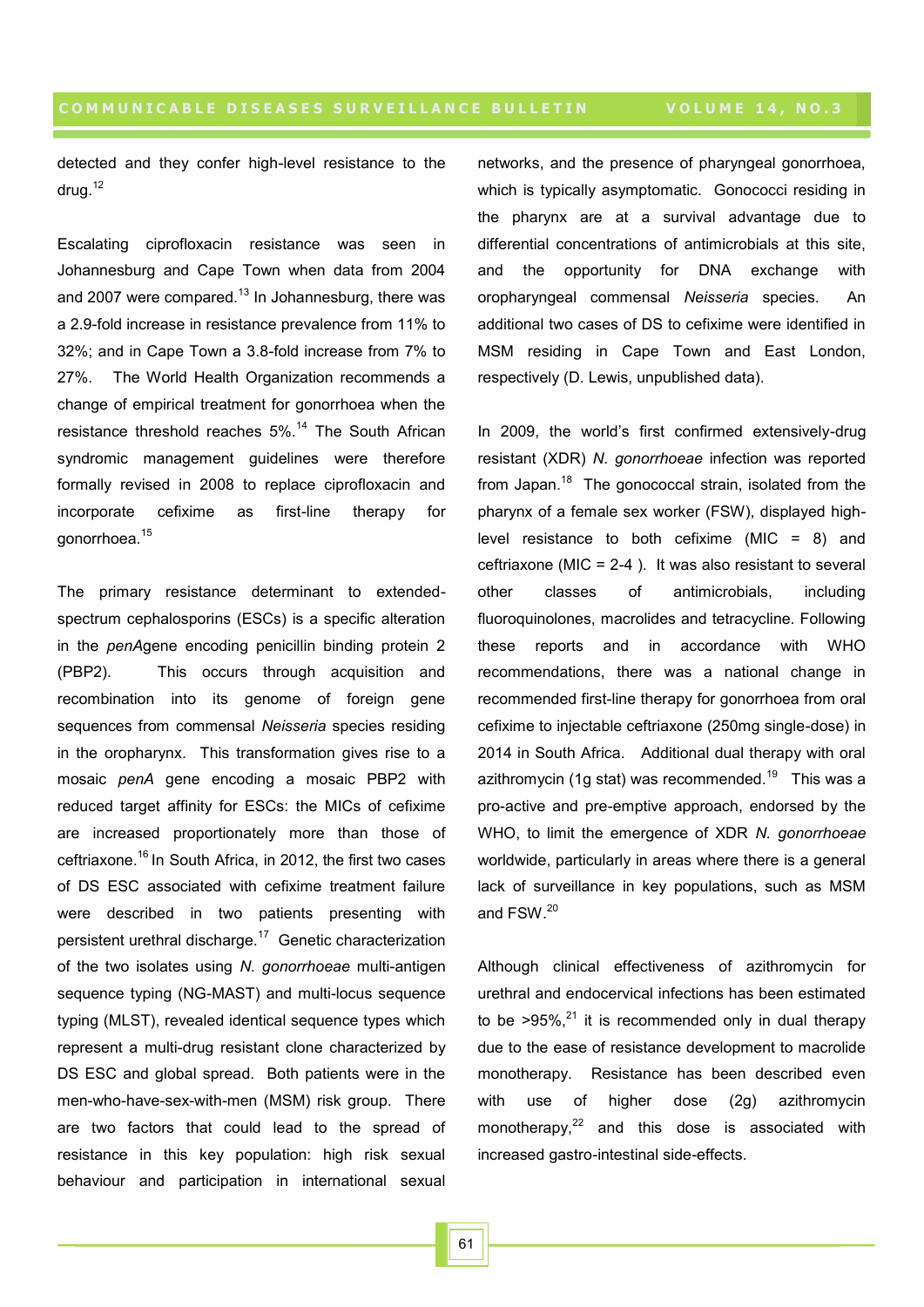Failure of dual ceftriaxone-azithromycin therapy has recently been described, with persistence of pharyngeal gonorrhoea in a heterosexual man treated for urogenital symptoms.<sup>23</sup> The patient was infected with an XDR strain, which had acquired multiple resistance mechanisms to both ceftriaxone and azithromycin. Molecular epidemiology identified the isolate as MLST ST1901 and a new NG-MAST ST 12133, which belongs to a genogroup that is associated with extensive drugresistance and is spreading in Japan.

This surveillance report describes resistance trends to various antimicrobials used in past and current gonorrhoea treatment regimens. It is limited by a lack of corresponding demographic and clinical data, including behavioural characteristics of patients presenting with genital discharge. Future analyses incorporating this information could be used to better understand transmission dynamics and inform control efforts. Additional analyses are planned using data from other provinces to study national trends in gonococcal antimicrobial resistance.

The ease with which *N. gonorrhoeae* develops drug resistance means that antimicrobial stewardship strategies are urgently needed. These should include rational, standardized and regulated prescription practice for genital discharge syndrome, as well as research and development initiatives for novel antimicrobials with unique mechanisms of action and their incorporation into appropriate therapeutic regimens.

There is a need for accurate rapid diagnostics that would facilitate screening for asymptomatic and extragenital infection in high-risk and key population groups. Additionally, allocation of resources is required for enhanced local surveillance strategies. These would include theimplementation of activities designed to

increase detection of treatment failure cases and extragenital (pharyngeal) infections at healthcare level, as well as sustained antimicrobial surveys (including test -of-cure using culture) in key populations.

### **Conclusions**

*Neisseria gonorrhoeae* antimicrobial susceptibility profiles and trends for Gauteng over a period of eight years reveal that high-prevalence resistance to penicillin, tetracycline and ciprofloxacin obviates the use of these agents in empiric therapy guidelines for syndromic management.

The prevalence of resistance to ESCs is  $\leq$  1%. validating continued use of ceftriaxone in dual therapy for gonorrhoea. However, it is essential that ESC and azithromycin susceptibility trends for representative numbers of isolates are monitored to detect emerging resistance timeously.

#### **Key Points**

- Antimicrobial resistance in *Neisseria gonorrhoeae* is increasing worldwide
- Extensively-drug resistant (XDR) strains are characterised by high extended-spectrum cephalosporin MICs
- Dual therapy with injectable ceftriaxone and azithromycin may curtail emergence of XDR strains
- Enhanced national and regional culture-based surveillance is essential to detect emerging resistance, particularly in key populations

### **Acknowledgements**

Thanks to Valencia Kekana and Alex Vezi for their participation in STI clinical surveillance activities which included patient recruitment and sample collection.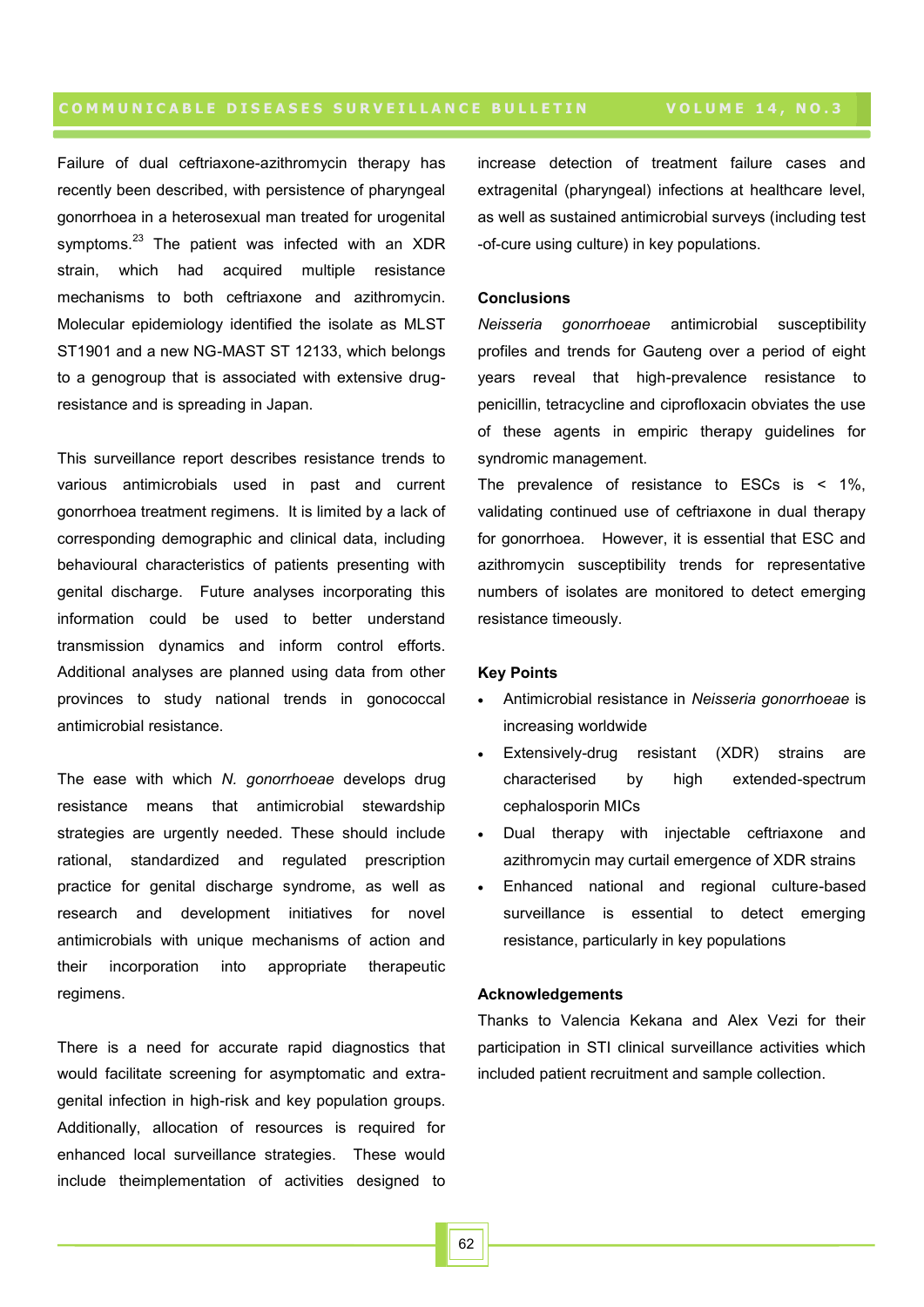#### **References**

- 1. Emergence of multi-drug resistant *Neisseria gonorrhoeae.* World Health Organization, 2012.
- 2. Newman L, Rowley J, Vander Hoorn S, et al. Global estimates of the prevalence and incidence of four curable sexually transmitted infections in 2012 based on systematic review and global reporting. *PloS one*. 2015;10 (12):e0143304.
- 3. Goire N, Lahra MM, Chen M, et al. Molecular approaches to enhance surveillance of gonococcal antimicrobial resistance. *Nature Reviews Microbiology* 2014; 12(3):223-9.
- 4. Unemo M, Shafer WM. Antimicrobial resistance in *Neisseria gonorrhoeae* in the 21st century: past, evolution, and future. Clinical microbiology reviews. 2014;27(3):587-613.
- 5. Ito M, Yasuda M, Yokoi S, Ito S-i, Takahashi Y, Ishihara S, et al. Remarkable increase in central Japan in 2001 - 2002 of *Neisseria gonorrhoeae* iIsolates with decreased susceptibility to penicillin, tetracycline, oral cephalosporins, and fluoroquinolones. *Antimicrobial Agents and Chemotherapy*. 2004;48(8):3185-7.
- 6. Kidd S, Workowski KA. Management of Gonorrhea in Adolescents and Adults in the United States. *Clinical Infectious Diseases* : an official publication of the Infectious Diseases Society of America. 2015;61 Suppl 8:S785-801.
- 7. Epidemiological comments. National Department of Health, 2008
- 8. Sentinel surveillance of sexually transmitted infection (STI) syndrome aetiologies among patients attending a public healthcare facility in Johannesburg: report on the findings from 2015 and comparison with 2014 data. *National Institute for Communicable Diseases Communique*, 2016
- 9. Performance standards for antimicrobial susceptibility testing*. Clinical Laboratory Standards Institute*; 2016. p. 90-2.
- 10. Breakpoint tables for interpretation of MICs and zone diameters. *European Committee on Antimicrobial Susceptbility Testing*; 2016. p. 56-60.
- 11. Muller EE, Fayemiwo SA, Lewis DA. Characterization of a novel beta-lactamase-producing plasmid in *Neisseria gonorrhoeae*: sequence analysis and molecular typing of host gonococci. *The Journal of antimicrobial chemotherapy*. 2011;66(7):1514-7.
- 12. Fayemiwo SA, Muller EE, Gumede L, et al. Plasmid-mediated penicillin and tetracycline resistance among *Neisseria gonorrhoeae* isolates in South Africa: prevalence, detection and typing using a novel molecular assay. *Sexually Transmitted Diseases*. 2011;38(4):329-33. PubMed PMID: 21042234.
- 13. Lewis DA, Scott L, Slabbert M, et al. Escalation in the relative prevalence of ciprofloxacin-resistant gonorrhoea among men with urethral discharge in two South African cities: association with HIV seropositivity. *Sexually Transmitted Infections*. 2008;84(5):352-5.
- 14. Tapsall JW. Antibiotic Resistance in *Neisseria gonorrhoeae*. *Clinical Infectious Diseases*. 2005;41(Supplement 4):S263-S8.
- 15. First-line comprehensive management and control of sexually transmitted infections National Department of Health, 2008.
- 16. Zhao S, Duncan M, Tomberg J, et al. Genetics of chromosomally mediated intermediate resistance to ceftriaxone and cefixime in *Neisseria gonorrhoeae*. *Antimicrobial Agents & Chemotherapy*. 2009;53(9):3744- 51.